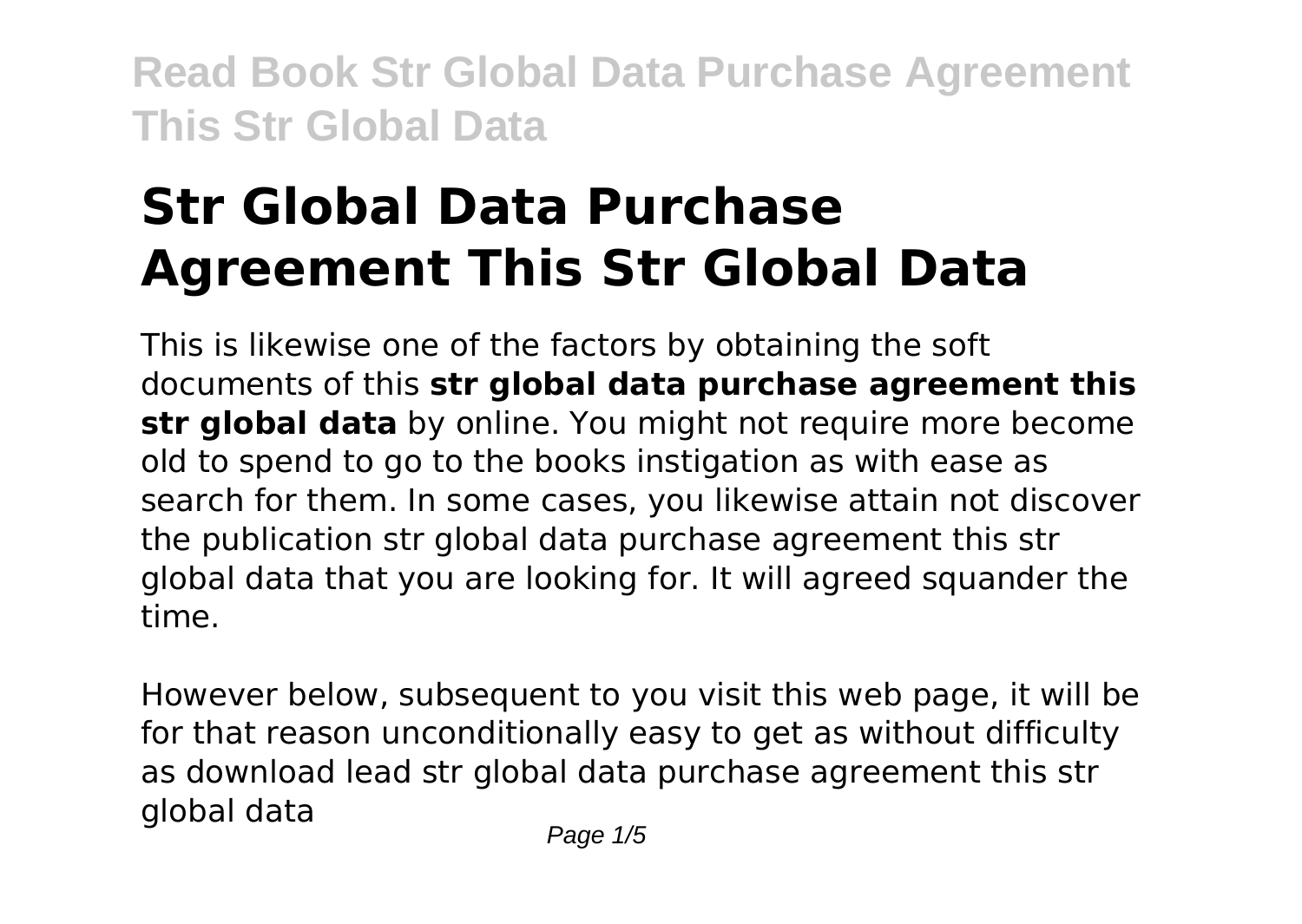It will not agree to many become old as we explain before. You can realize it even though play in something else at home and even in your workplace. for that reason easy! So, are you question? Just exercise just what we offer below as well as evaluation **str global data purchase agreement this str global data** what you similar to to read!

AvaxHome is a pretty simple site that provides access to tons of free eBooks online under different categories. It is believed to be one of the major non-torrent file sharing sites that features an eBooks&eLearning section among many other categories. It features a massive database of free eBooks collated from across the world. Since there are thousands of pages, you need to be very well versed with the site to get the exact content you are looking for.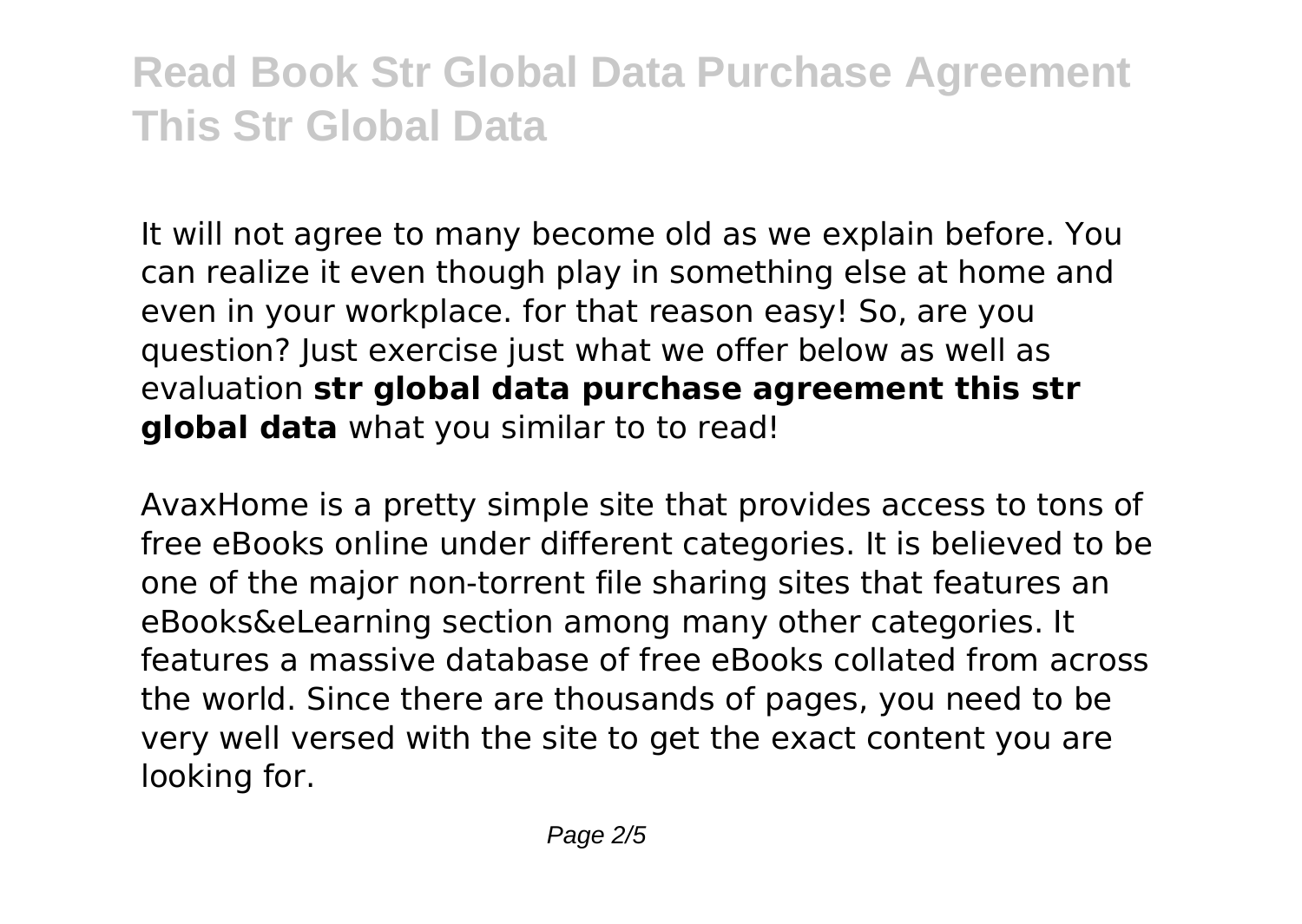### **Str Global Data Purchase Agreement**

If you were referred to this Brazil Appendix from an agreement you have with Caterpillar, then the data controller for the personal information that is being processed in connection with that agreement will be the legal entity referred to in that agreement.

#### **Caterpillar | Caterpillar Global Data Privacy Statement**

Global Perspective. Krishnamurthi et al 19 used all available global data on stroke incidence, prevalence, and mortality to evaluate differences in stroke between developed and developing countries and changes from 1990 to 2013. In 2013, there were 97 792 prevalent cases of childhood ischemic stroke and 67 621 prevalent cases of childhood ...

### **Management of Stroke in Neonates and Children: A ...** The Bill would authorise billions of dollars in funding to bolster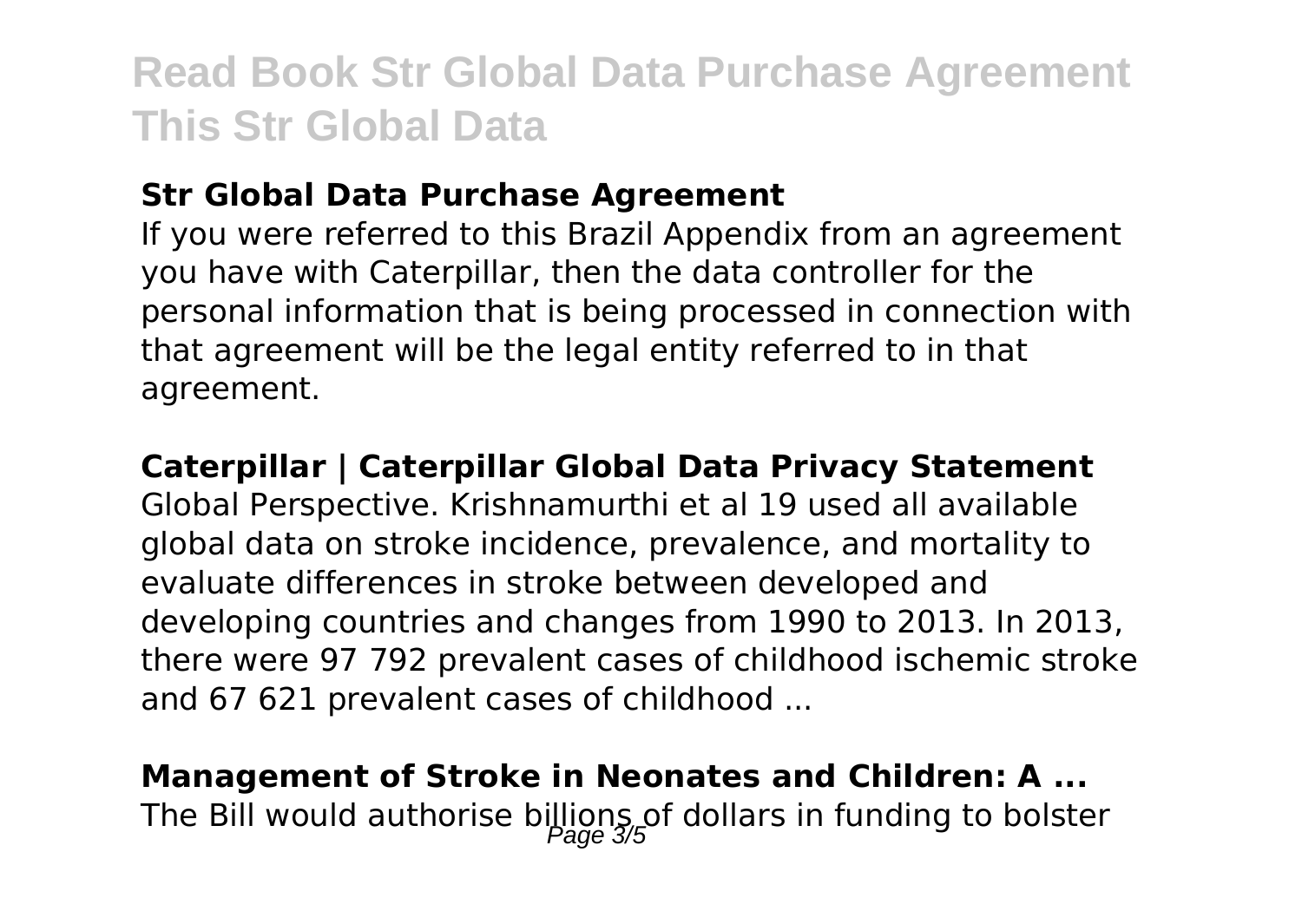US R&D and aid for the domestic semiconductor industry, according to an aide. . Read more at straitstimes.com.

### **US House leaders near agreement on stalled China ...**

The U.S. government's retreat from clean energy commitments leaves a global leadership vacuum, engendering further economic and political support from the international community for China's leadership in the sector. 55 The European Union, for example, is already forging an alliance with China to implement the Agreement by speeding up the ...

### **The East Is Green: China's Global Leadership in Renewable ...**

Wix, San Francisco, California. 4,563,167 likes · 34,289 talking about this. Wix.com is a platform that gives you the freedom to create, design, manage and develop your web presence exactly the way...  $P_{\text{a}}$  Page 4/5